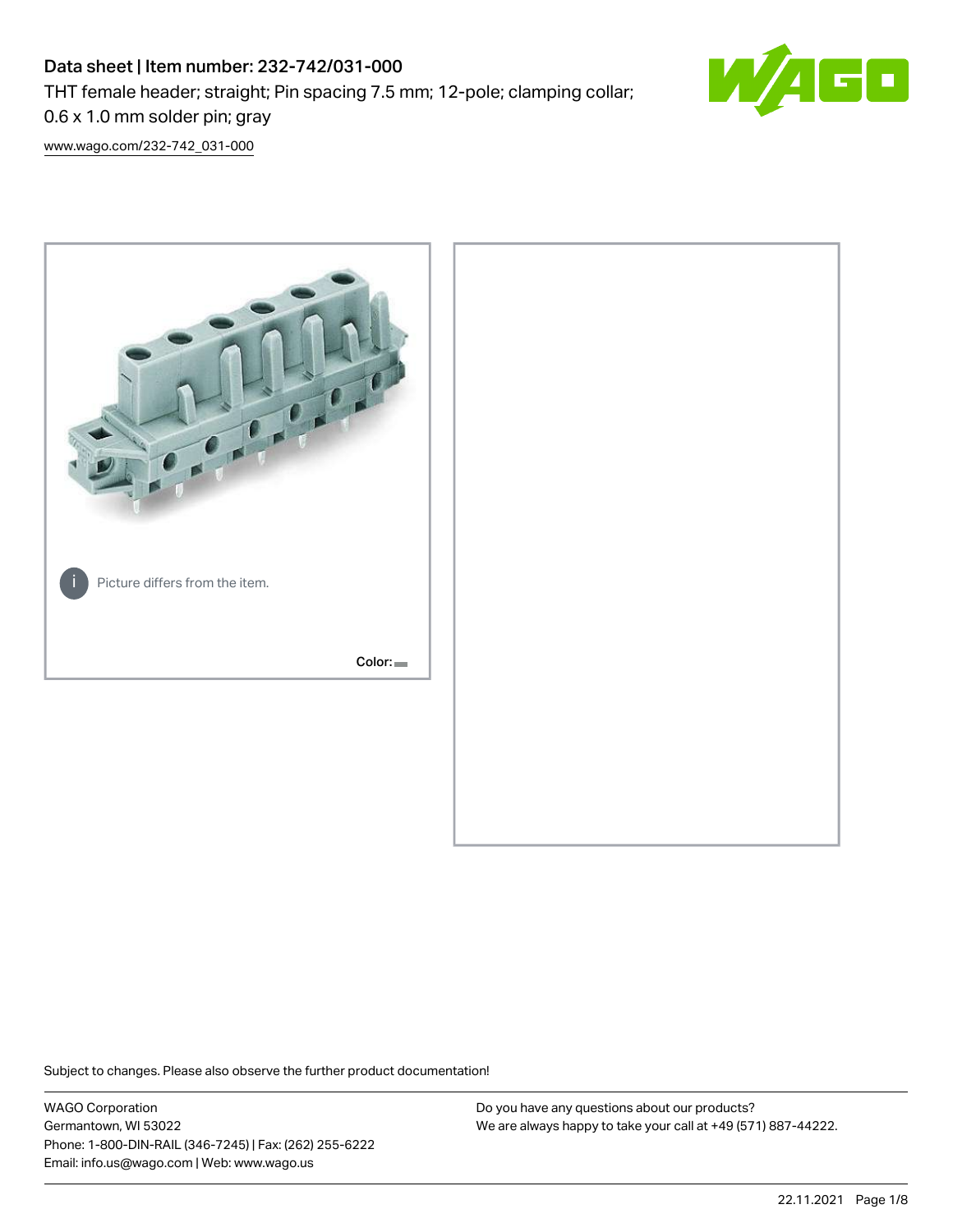

Dimensions in mm

 $L =$  (pole no.  $-1$ ) x pin spacing + 5 mm

 $L1 = L + 3$  mm

 $L2 = L + 8.8$  mm

```
L3 = L + 14.8 mm
```

```
2- to 3-pole female connectors – one latch only
```
# Item description

- **Horizontal or vertical PCB mounting via straight or angled solder pins**
- For board-to-board and board-to-wire connections

Subject to changes. Please also observe the further product documentation!

WAGO Corporation Germantown, WI 53022 Phone: 1-800-DIN-RAIL (346-7245) | Fax: (262) 255-6222 Email: info.us@wago.com | Web: www.wago.us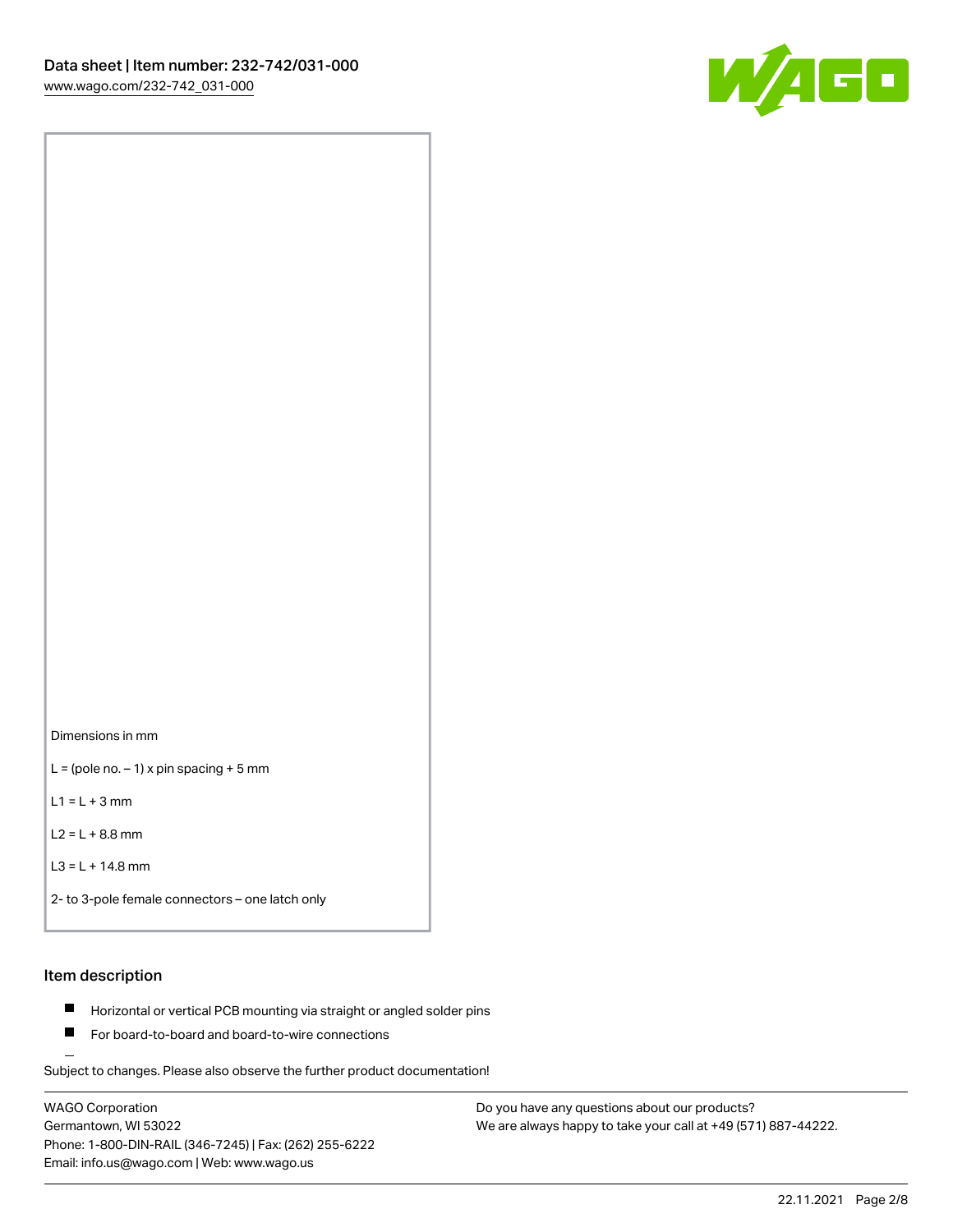- $\blacksquare$ Touch-proof PCB outputs
- $\blacksquare$ Easy-to-identify PCB inputs and outputs
- With coding fingers  $\blacksquare$

# Data

## Notes

| Safety information 1 | The <i>MCS – MULTI CONNECTION SYSTEM</i> includes connectors<br>without breaking capacity in accordance with DIN EN 61984. When<br>used as intended, these connectors must not be connected<br>/disconnected when live or under load. The circuit design should<br>ensure header pins, which can be touched, are not live when<br>unmated. |
|----------------------|--------------------------------------------------------------------------------------------------------------------------------------------------------------------------------------------------------------------------------------------------------------------------------------------------------------------------------------------|
| Variants:            | Other pole numbers<br>3.8 mm pin projection for male headers with straight solder pins<br>Gold-plated or partially gold-plated contact surfaces<br>Other versions (or variants) can be requested from WAGO Sales or<br>configured at https://configurator.wago.com/                                                                        |

## Electrical data

#### IEC Approvals

| Ratings per                 | IEC/EN 60664-1                                                       |
|-----------------------------|----------------------------------------------------------------------|
| Rated voltage (III / 3)     | 500 V                                                                |
| Rated surge voltage (III/3) | 6 <sub>kV</sub>                                                      |
| Rated voltage (III/2)       | 630 V                                                                |
| Rated surge voltage (III/2) | 6 <sub>k</sub> V                                                     |
| Nominal voltage (II/2)      | 1000V                                                                |
| Rated surge voltage (II/2)  | 6 <sub>k</sub> V                                                     |
| Rated current               | 12A                                                                  |
| Legend (ratings)            | (III / 2) $\triangleq$ Overvoltage category III / Pollution degree 2 |

### UL Approvals

| Approvals per                  | UL 1059 |
|--------------------------------|---------|
| Rated voltage UL (Use Group B) | 300 V   |
| Rated current UL (Use Group B) | 15 A    |
| Rated voltage UL (Use Group D) | 300 V   |
| Rated current UL (Use Group D) | 10 A    |

Subject to changes. Please also observe the further product documentation!

WAGO Corporation Germantown, WI 53022 Phone: 1-800-DIN-RAIL (346-7245) | Fax: (262) 255-6222 Email: info.us@wago.com | Web: www.wago.us Do you have any questions about our products? We are always happy to take your call at +49 (571) 887-44222.

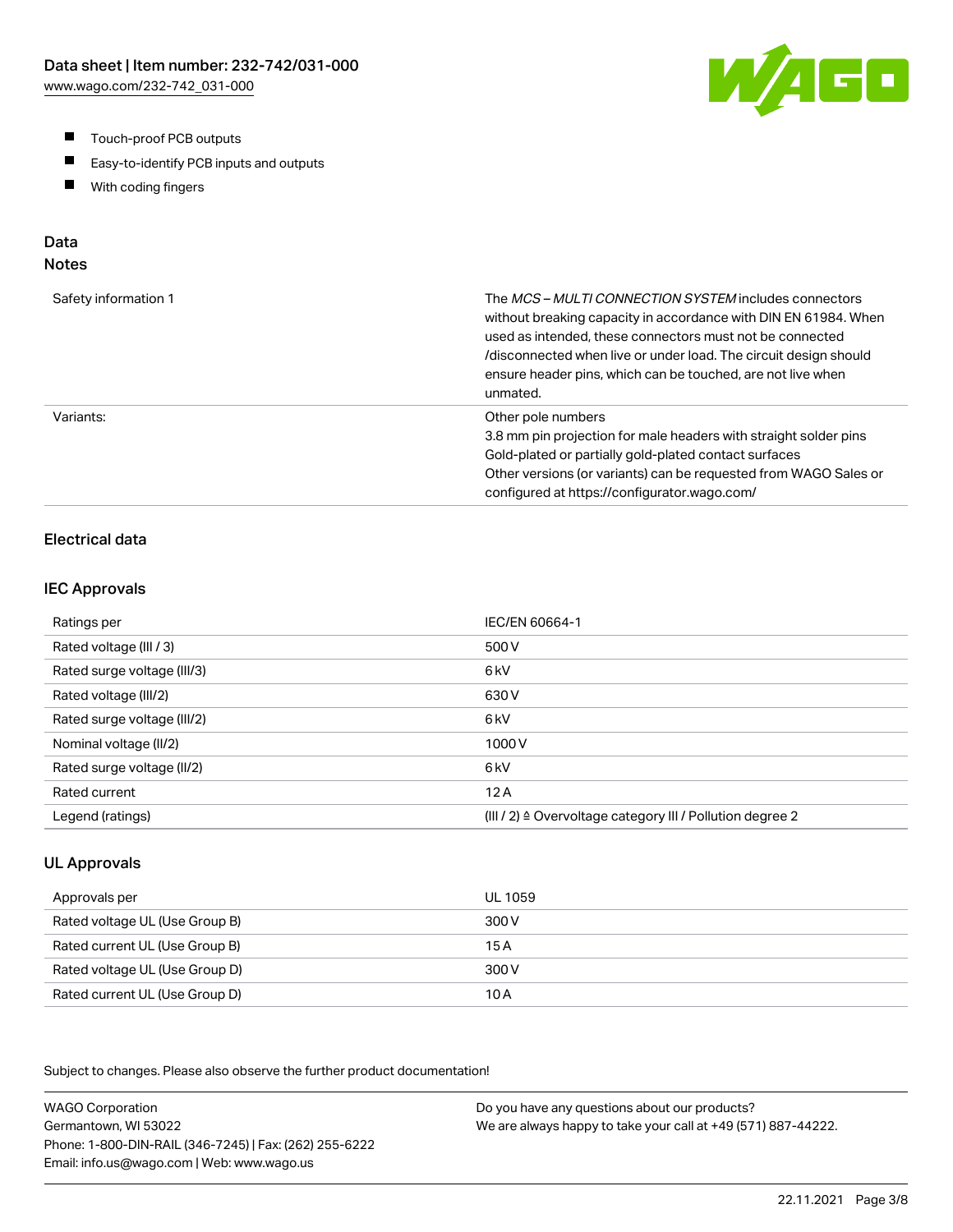

## Ratings per UL

| Rated voltage UL 1977 | 600 V |
|-----------------------|-------|
| Rated current UL 1977 |       |

### CSA Approvals

| Approvals per                   | CSA   |
|---------------------------------|-------|
| Rated voltage CSA (Use Group B) | 300 V |
| Rated current CSA (Use Group B) | 15 A  |
| Rated voltage CSA (Use Group D) | 300 V |
| Rated current CSA (Use Group D) | 10 A  |

#### Connection data

| Total number of potentials |  |
|----------------------------|--|
| Number of connection types |  |
| Number of levels           |  |

## Connection 1

| Number of poles |  |
|-----------------|--|
|-----------------|--|

# Physical data

| Pin spacing                          | 7.5 mm / 0.295 inch   |
|--------------------------------------|-----------------------|
| Width                                | 92.3 mm / 3.634 inch  |
| Height                               | 23.25 mm / 0.915 inch |
| Height from the surface              | 18.25 mm / 0.719 inch |
| Depth                                | 11.6 mm / 0.457 inch  |
| Solder pin length                    | 5 mm                  |
| Solder pin dimensions                | $0.6 \times 1$ mm     |
| Drilled hole diameter with tolerance | $1.3$ $(+0.1)$ mm     |

## Mechanical data

| Mounting type | Mounting flange       |
|---------------|-----------------------|
| Mounting type | Feed-through mounting |
|               | Panel mounting        |

Subject to changes. Please also observe the further product documentation!

| <b>WAGO Corporation</b>                                | Do you have any questions about our products?                 |
|--------------------------------------------------------|---------------------------------------------------------------|
| Germantown, WI 53022                                   | We are always happy to take your call at +49 (571) 887-44222. |
| Phone: 1-800-DIN-RAIL (346-7245)   Fax: (262) 255-6222 |                                                               |
| Email: info.us@wago.com   Web: www.wago.us             |                                                               |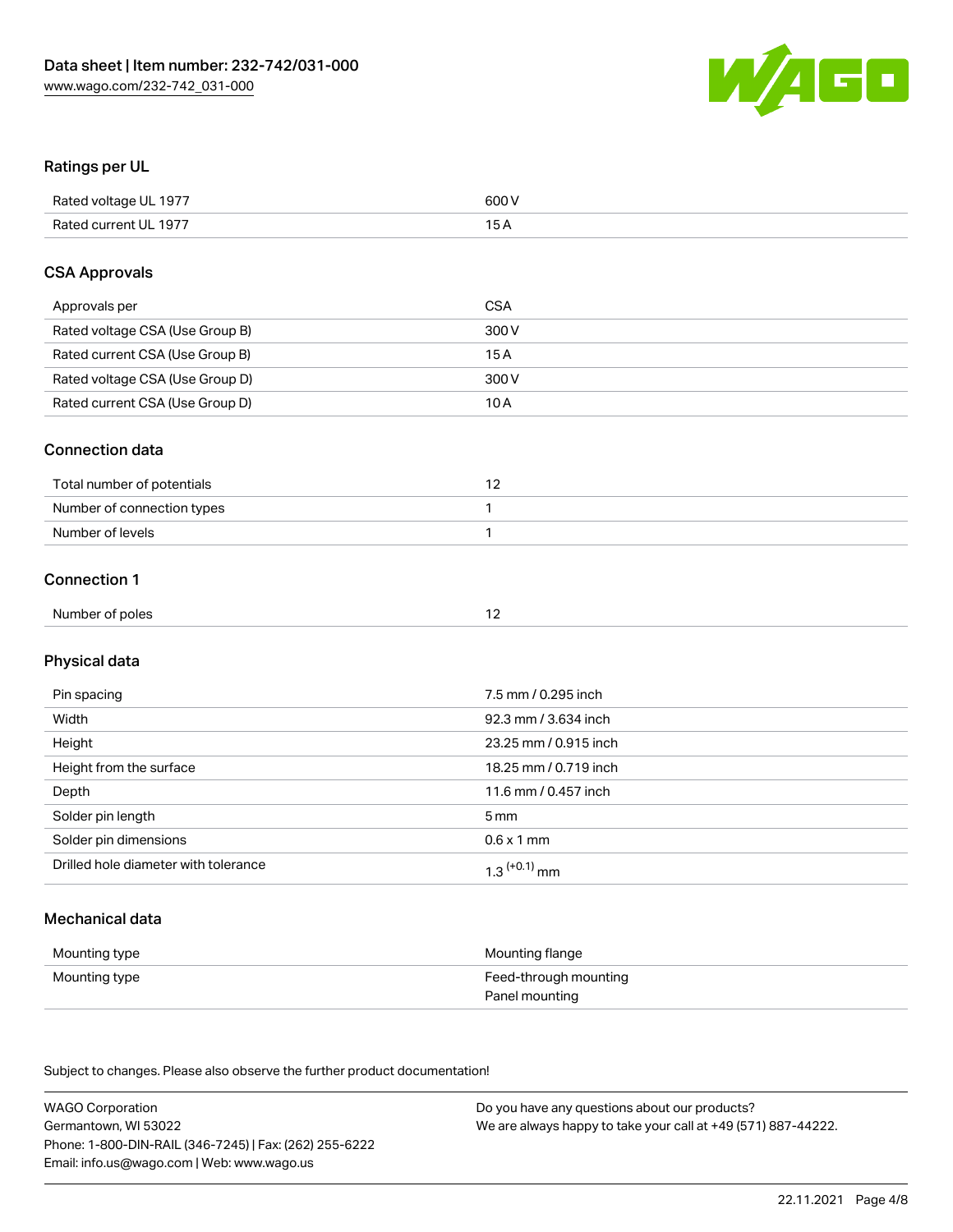[www.wago.com/232-742\\_031-000](http://www.wago.com/232-742_031-000)



### Plug-in connection

| Contact type (pluggable connector) | Female header |
|------------------------------------|---------------|
| Connector (connection type)        | for PCB       |
| Mismating protection               | No            |
| Mating direction to the PCB        | 90°           |
| Locking of plug-in connection      | Without       |

## PCB contact

| PCB Contact                         | THT                                        |
|-------------------------------------|--------------------------------------------|
| Solder pin arrangement              | over the entire female connector (in-line) |
| Number of solder pins per potential |                                            |

#### Material data

| gray             |
|------------------|
|                  |
| Polyamide (PA66) |
| V <sub>0</sub>   |
| Copper alloy     |
| tin-plated       |
| 0.278 MJ         |
| 13.8g            |
|                  |

#### Environmental requirements

| Limit temperature range | -60  +85 °C |
|-------------------------|-------------|
|-------------------------|-------------|

## Commercial data

| Product Group         | 3 (Multi Conn. System) |
|-----------------------|------------------------|
| PU (SPU)              | 25 Stück               |
| Packaging type        | box                    |
| Country of origin     | DE                     |
| <b>GTIN</b>           | 4045454646394          |
| Customs tariff number | 85366990990            |

#### Approvals / Certificates

#### Ship Approvals

**Certificate** 

Subject to changes. Please also observe the further product documentation!

WAGO Corporation Germantown, WI 53022 Phone: 1-800-DIN-RAIL (346-7245) | Fax: (262) 255-6222 Email: info.us@wago.com | Web: www.wago.us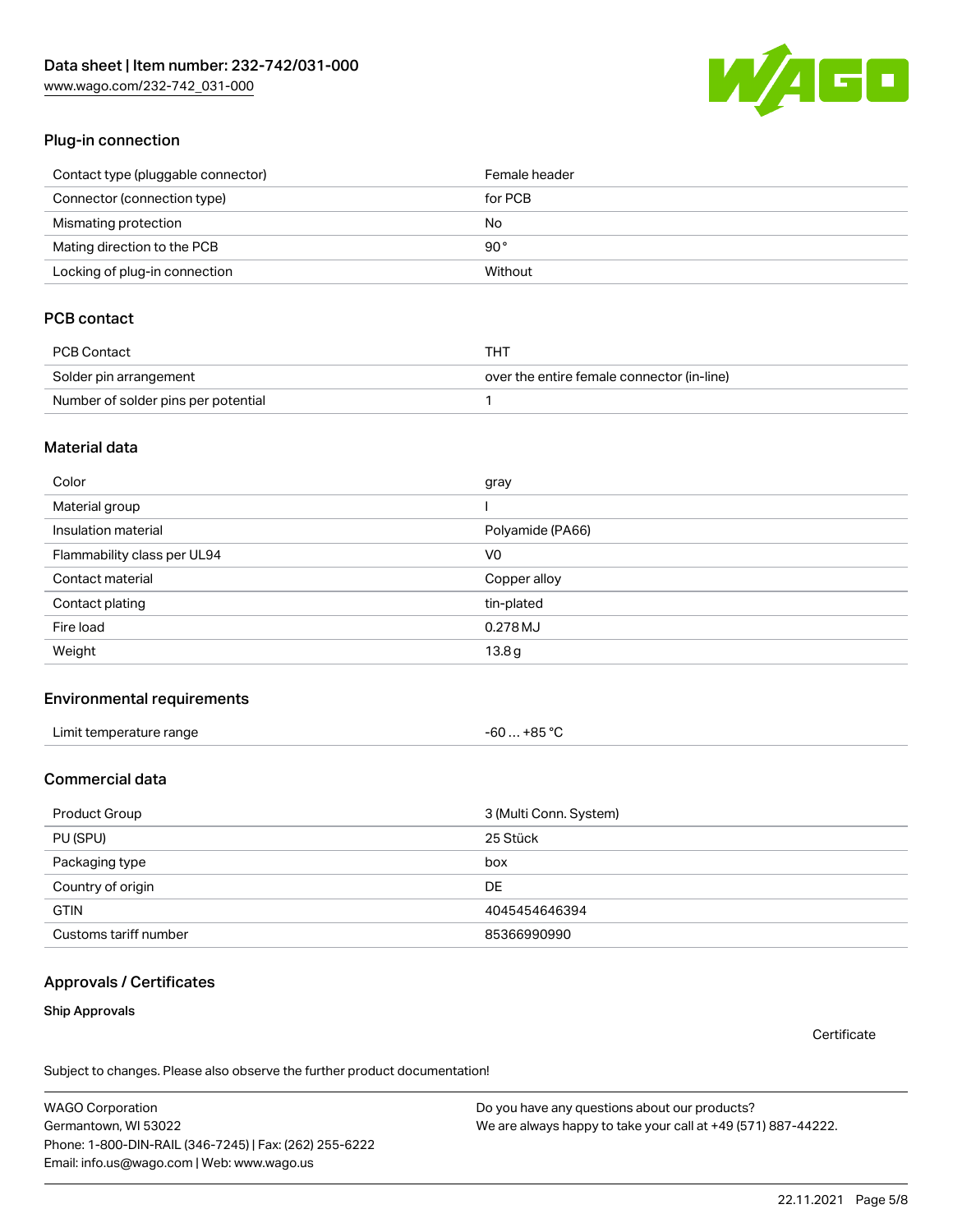## Data sheet | Item number: 232-742/031-000

[www.wago.com/232-742\\_031-000](http://www.wago.com/232-742_031-000)



| Logo                | Approval                                                | <b>Additional Approval Text</b> | name                                |
|---------------------|---------------------------------------------------------|---------------------------------|-------------------------------------|
| ABS                 | <b>ABS</b><br>American Bureau of Shipping               | $\overline{\phantom{a}}$        | $19 -$<br>HG15869876-<br><b>PDA</b> |
| <b>BUNEAU</b>       | BV<br>Bureau Veritas S.A.                               | IEC 60998                       | 11915/D0 BV                         |
|                     | <b>DNV GL</b><br>Det Norske Veritas, Germanischer Lloyd | -                               | TAE000016Z                          |
| <b>UL-Approvals</b> |                                                         |                                 |                                     |
| Logo                | Approval                                                | <b>Additional Approval Text</b> | Certificate<br>name                 |
|                     | <b>UR</b><br>Underwriters Laboratories Inc.             | UL 1059                         | E45172                              |
|                     | <b>UR</b><br>Underwriters Laboratories Inc.             | <b>UL 1977</b>                  | E45171                              |

## Counterpart

| Item no.731-612                                                                                                         |                      |
|-------------------------------------------------------------------------------------------------------------------------|----------------------|
| 1-conductor male connector; CAGE CLAMP®; 2.5 mm <sup>2</sup> ; Pin spacing 7.5 mm; 12-pole; 2,50 mm <sup>2</sup> ; gray | www.wago.com/731-612 |

### Optional accessories

#### Testing accessories

| Testing accessories  |                                                                                                                              |                      |
|----------------------|------------------------------------------------------------------------------------------------------------------------------|----------------------|
|                      | Item no.: 210-136<br>Test plug; 2 mm Ø; with 500 mm cable                                                                    | www.wago.com/210-136 |
|                      | Item no.: 231-662<br>Test plugs for female connectors; for 7.5 mm and 7.62 mm pin spacing; 2,50 mm <sup>2</sup> ; light gray | www.wago.com/231-662 |
| Mounting             |                                                                                                                              |                      |
| Mounting accessories |                                                                                                                              |                      |

Subject to changes. Please also observe the further product documentation!

| <b>WAGO Corporation</b>                                | Do you have any questions about our products?                 |
|--------------------------------------------------------|---------------------------------------------------------------|
| Germantown, WI 53022                                   | We are always happy to take your call at +49 (571) 887-44222. |
| Phone: 1-800-DIN-RAIL (346-7245)   Fax: (262) 255-6222 |                                                               |
| Email: info.us@wago.com   Web: www.wago.us             |                                                               |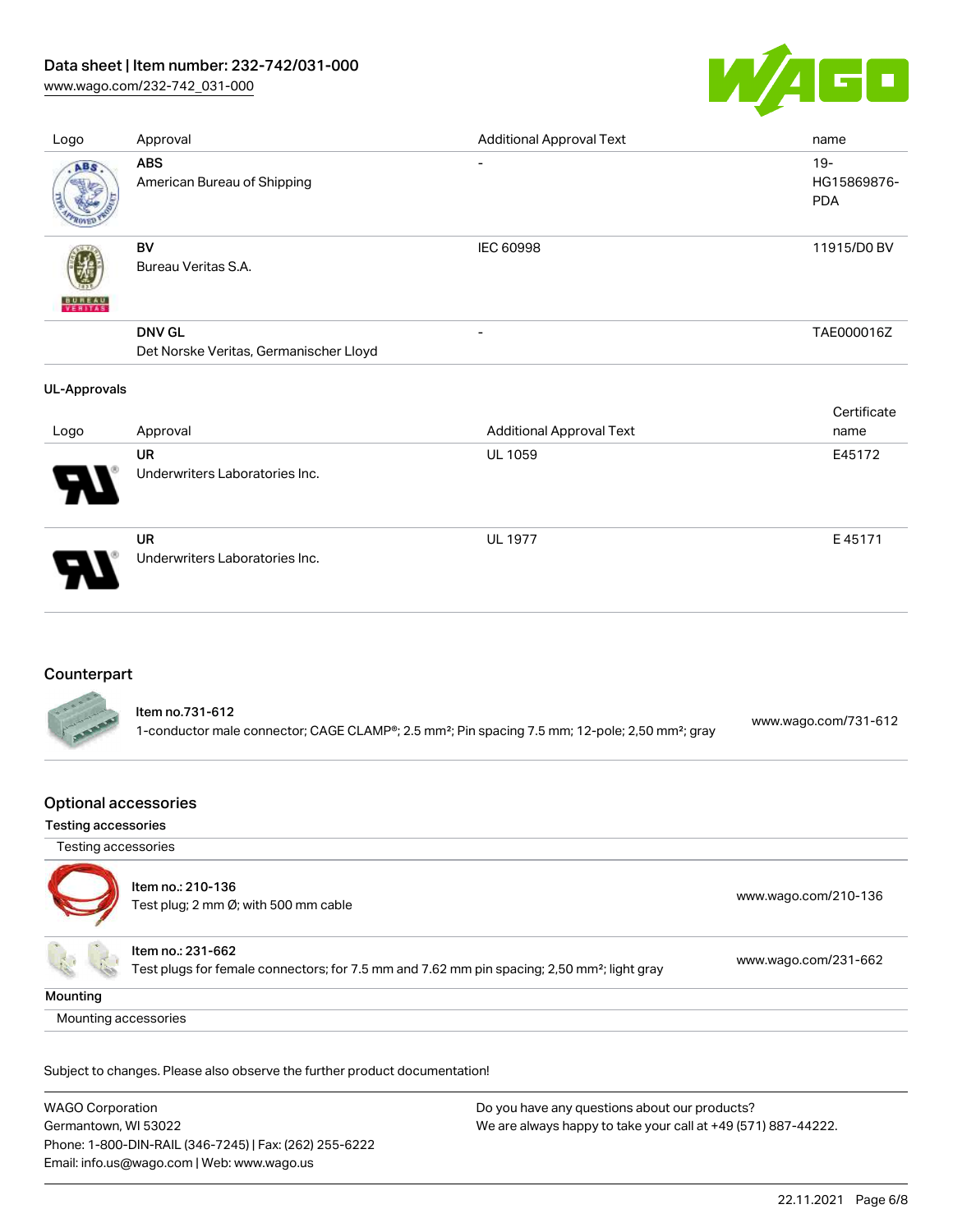[www.wago.com/232-742\\_031-000](http://www.wago.com/232-742_031-000)



|                                                         | Item no.: 209-147<br>Self-tapping screw                                                                                                                                                                        |            |               | www.wago.com/209-147 |  |
|---------------------------------------------------------|----------------------------------------------------------------------------------------------------------------------------------------------------------------------------------------------------------------|------------|---------------|----------------------|--|
|                                                         | Item no.: 231-194<br>Self-tapping screw; B 2.2x13, fixing hole 1.8 mm Ø                                                                                                                                        |            |               | www.wago.com/231-194 |  |
|                                                         | Item no.: 231-195<br>Screw with nut; M2x12; for fixing element                                                                                                                                                 |            |               | www.wago.com/231-195 |  |
|                                                         | Item no.: 231-295<br>Screw with nut                                                                                                                                                                            |            |               | www.wago.com/231-295 |  |
| <b>Downloads</b><br>Documentation                       |                                                                                                                                                                                                                |            |               |                      |  |
| <b>Additional Information</b><br>Technical explanations |                                                                                                                                                                                                                | 2019 Apr 3 | pdf<br>2.0 MB | Download             |  |
| <b>CAD files</b>                                        |                                                                                                                                                                                                                |            |               |                      |  |
| <b>PCB Design</b>                                       |                                                                                                                                                                                                                |            |               |                      |  |
|                                                         | Symbol and Footprint 232-742/031-000<br>CAx data for your PCB design, consisting of "schematic symbols and PCB footprints",<br>allow easy integration of the WAGO component into your development environment. |            | <b>URL</b>    | Download             |  |
| Supported formats:                                      |                                                                                                                                                                                                                |            |               |                      |  |
| ш                                                       | Accel EDA 14 & 15                                                                                                                                                                                              |            |               |                      |  |
|                                                         | Altium 6 to current version                                                                                                                                                                                    |            |               |                      |  |
| Ш                                                       | Cadence Allegro                                                                                                                                                                                                |            |               |                      |  |
| Ш                                                       | DesignSpark                                                                                                                                                                                                    |            |               |                      |  |
|                                                         | Eagle Libraries                                                                                                                                                                                                |            |               |                      |  |
| П<br>KiCad                                              |                                                                                                                                                                                                                |            |               |                      |  |
|                                                         | Mentor Graphics BoardStation                                                                                                                                                                                   |            |               |                      |  |
| H.                                                      | Mentor Graphics Design Architect                                                                                                                                                                               |            |               |                      |  |
| Ш                                                       | Mentor Graphics Design Expedition 99 and 2000                                                                                                                                                                  |            |               |                      |  |
| Ш                                                       | OrCAD 9.X PCB and Capture                                                                                                                                                                                      |            |               |                      |  |
| ш                                                       | PADS PowerPCB 3, 3.5, 4.X, and 5.X                                                                                                                                                                             |            |               |                      |  |

- **PADS PowerPCB and PowerLogic 3.0**
- $\blacksquare$ PCAD 2000, 2001, 2002, 2004, and 2006
- $\blacksquare$ Pulsonix 8.5 or newer

Subject to changes. Please also observe the further product documentation!

WAGO Corporation Germantown, WI 53022 Phone: 1-800-DIN-RAIL (346-7245) | Fax: (262) 255-6222 Email: info.us@wago.com | Web: www.wago.us